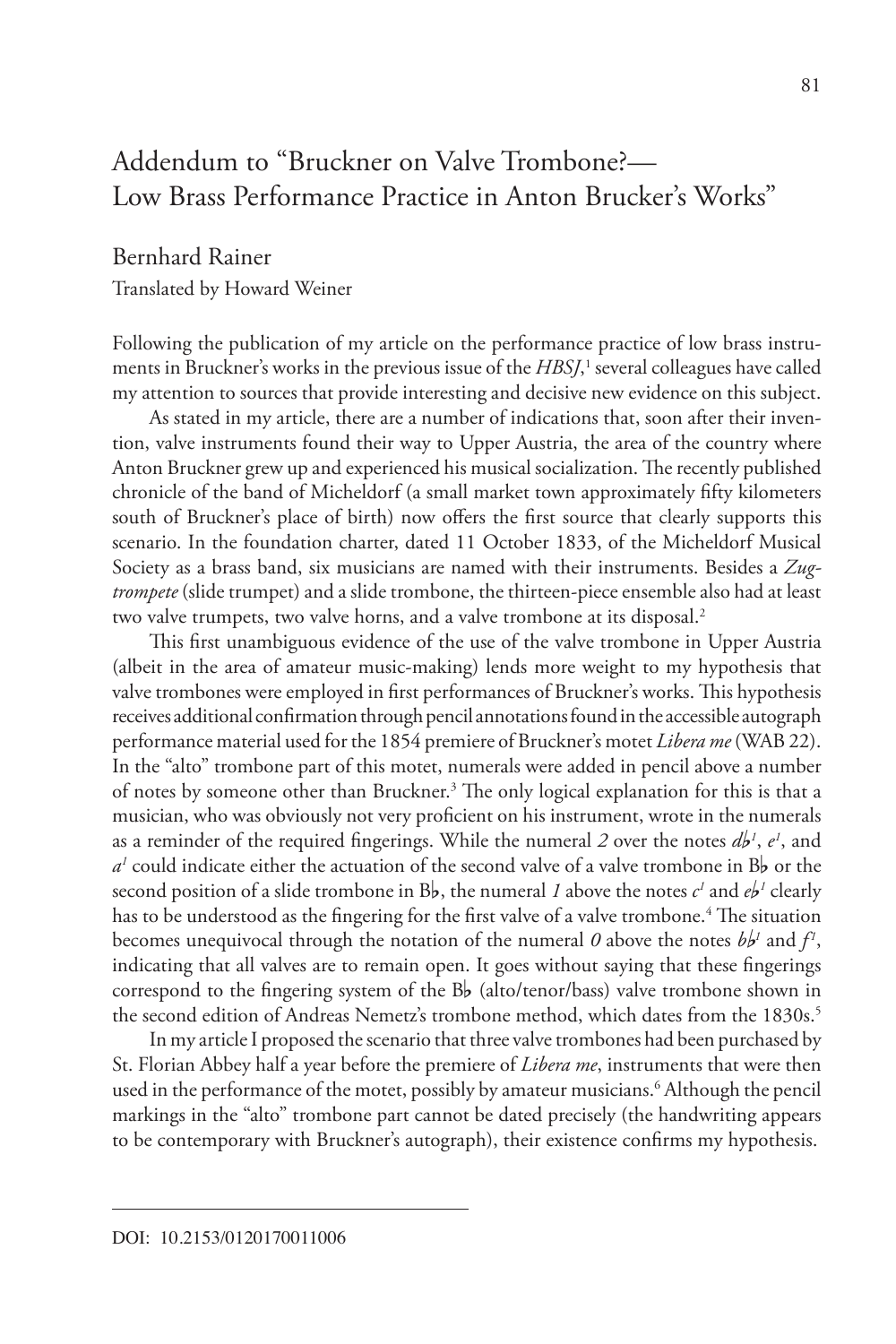Apart from this, recently rediscovered parts from contemporary Bruckner performances and the digitalization of a large proportion of the generally known Bruckner performance materials have brought to light further interesting evidence.7 For example, some of the parts labeled "Trombone Alto" or "Trombone 1mo (Alto)" in the performance material of Bruckner premieres are notated in bass clef.<sup>8</sup> In other cases, tenor clef parts were changed into treble clef parts to be read in  $B_b$  by means of penciled-in alterations of accidentals and the addition of a treble clef in a hand different than that of the copyist.<sup>9</sup> All this clearly points to semi-professional performers who were not used to reading alto and tenor clefs. These observations in turn strengthen my hypothesis that military musicians or members of civil guard bands participated on valve trombones particularly in the premieres of Bruckner's early works.

## **Notes**

1 Bernhard Rainer, "Bruckner on Valve Trombone?—Low Brass Performance Practice in Anton Bruckner's Works," *Historic Brass Society Journal* 28 (2016): 135–61.

<sup>2</sup> The charter of the "Verein der musikalischen Gesellschaft zur Blechharmonie in Micheldorf" was signed on 11 October 1833 by the following musicians:

*Franz Zeitlinger 1. Maschinhorn (Vorsteher des Vereines)* [1st valve horn (head of the society)] *Michael Zeitlinger, Blumau*

*Johann Moser, 3. Maschin Tromba* [3rd valve trumpet]

*Franz Resl, Maschintrompetist* [valve trumpeter]

*Ignaz Frischauf, Zugtrompete* [slide trumpet]

*Michael Weinmeister, 2. Maschin Horn* [2nd valve horn]

*Johann Burer, Zug Posaunist* [slide trombonist]

*Leopold Johann Gamd, Maschin Posaunist* [valve trombonist]

*Ignaz Kollerer*

*Franz Rechberger* 

*Anton Closz*

*Josef Schnefus*

*Simon Hochegger*

See *Chronik der Musikkapelle Micheldorf* http://www.mmk-micheldorf.at/index.php?page=about (accessed 5 August 2017). I would like to thank Andreas Lindner (Vienna) for calling my attention to this website.

<sup>3</sup> I would like to thank Mario Aschauer (Huntsville, TX), a collaborator on the *New Anton Bruckner Complete Edition*, for pointing out the existence of the pencil annotations in the "alto" trombone part of the performance material of the premiere.

See manuscript 20-34, Stift St. Florian, fol. 08r. A digital image of the performance material of the premiere of *Libera me* (WAB 22) can be viewed on the website of the Österreichischen Akademie der Wissenschaften, Institut für kunst- und musikhistorische Forschungen, Abteilung Musikwissenschaft, Bruckner Forschung: http://www.bruckner-online.at/?page\_id=959&Signatur=A-SF20-34.

<sup>5</sup> See Plate 3, scale with fingerings for the alto trombone, in Howard Weiner, "Andreas Nemetz's *Neueste Posaun-Schule* Revisited," *Historic Brass Society Journal* 23 (2011): 103–18, here, 112.

<sup>6</sup> On the basis of new information, it is possible to date the premiere of *Libera me* to 28 March 1854, rather than 24 March 1854 as stated in my article.